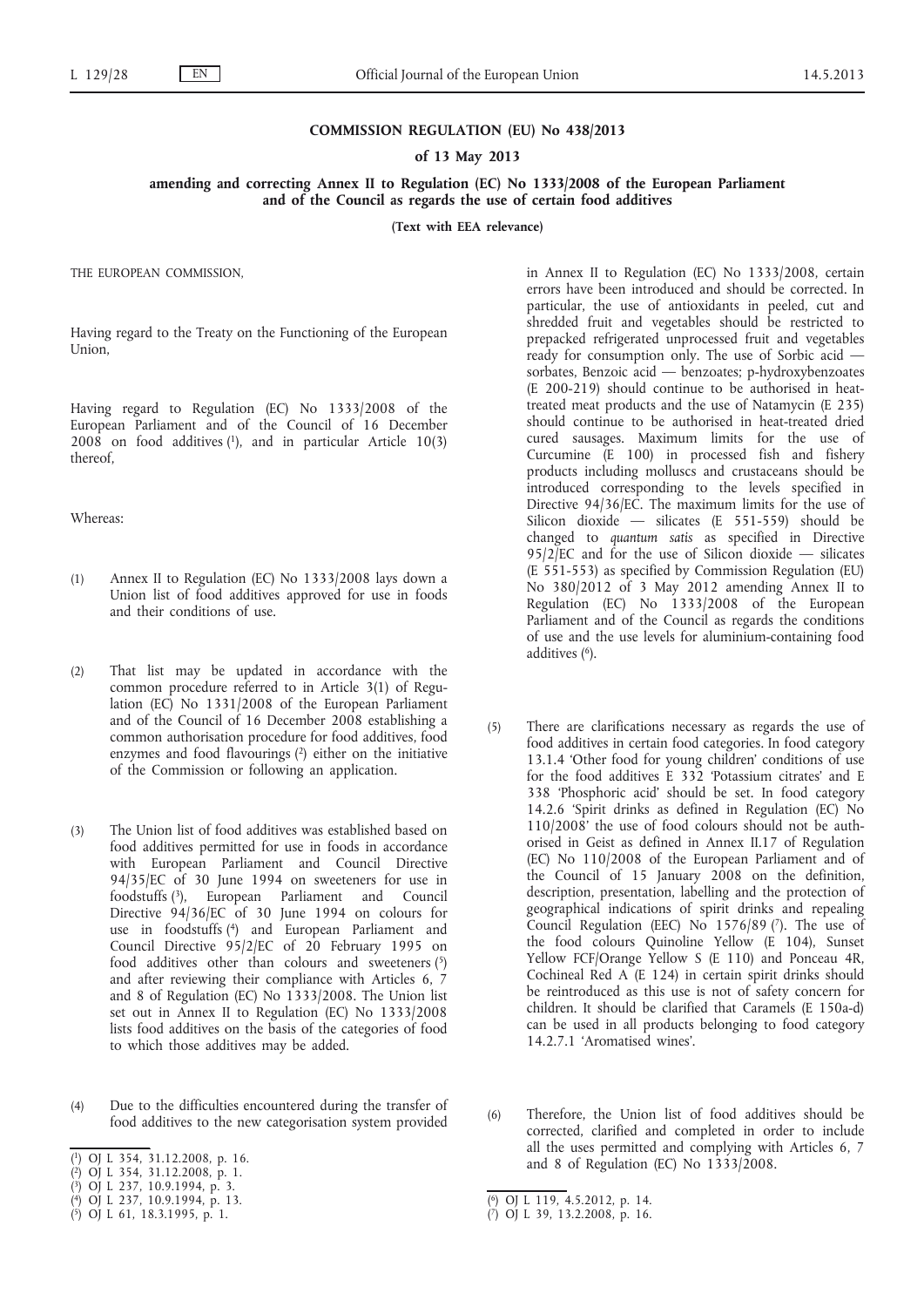- (7) Pursuant to Article 3(2) of Regulation (EC) No 1331/2008, the Commission has to seek the opinion of the European Food Safety Authority ('the Authority') in order to update the Union list of food additives set out in Annex II to Regulation (EC) No 1333/2008, except where the update in question is not liable to have an effect on human health. Since the Union list is amended in order to include uses already permitted in accordance with Directive 94/35/EC, Directive 94/36/EC, and Directive 95/2/EC, it constitutes an update of that list which is not liable to have an effect on human health. Therefore, it is not necessary to seek the opinion of the Authority.
- (8) Annex II to Regulation (EC) No 1333/2008 should therefore be amended and corrected accordingly.

(9) The measures provided for in this Regulation are in accordance with the opinion of the Standing Committee on the Food Chain and Animal Health, and neither the European Parliament nor the Council has opposed them,

HAS ADOPTED THIS REGULATION:

## *Article 1*

Annex II to Regulation (EC) No 1333/2008 is amended in accordance with the Annex to this Regulation.

*Article 2*

This Regulation shall enter into force on the twentieth day following that of its publication in the *Official Journal of the European Union*.

This Regulation shall be binding in its entirety and directly applicable in all Member States.

Done at Brussels, 13 May 2013.

*For the Commission The President* José Manuel BARROSO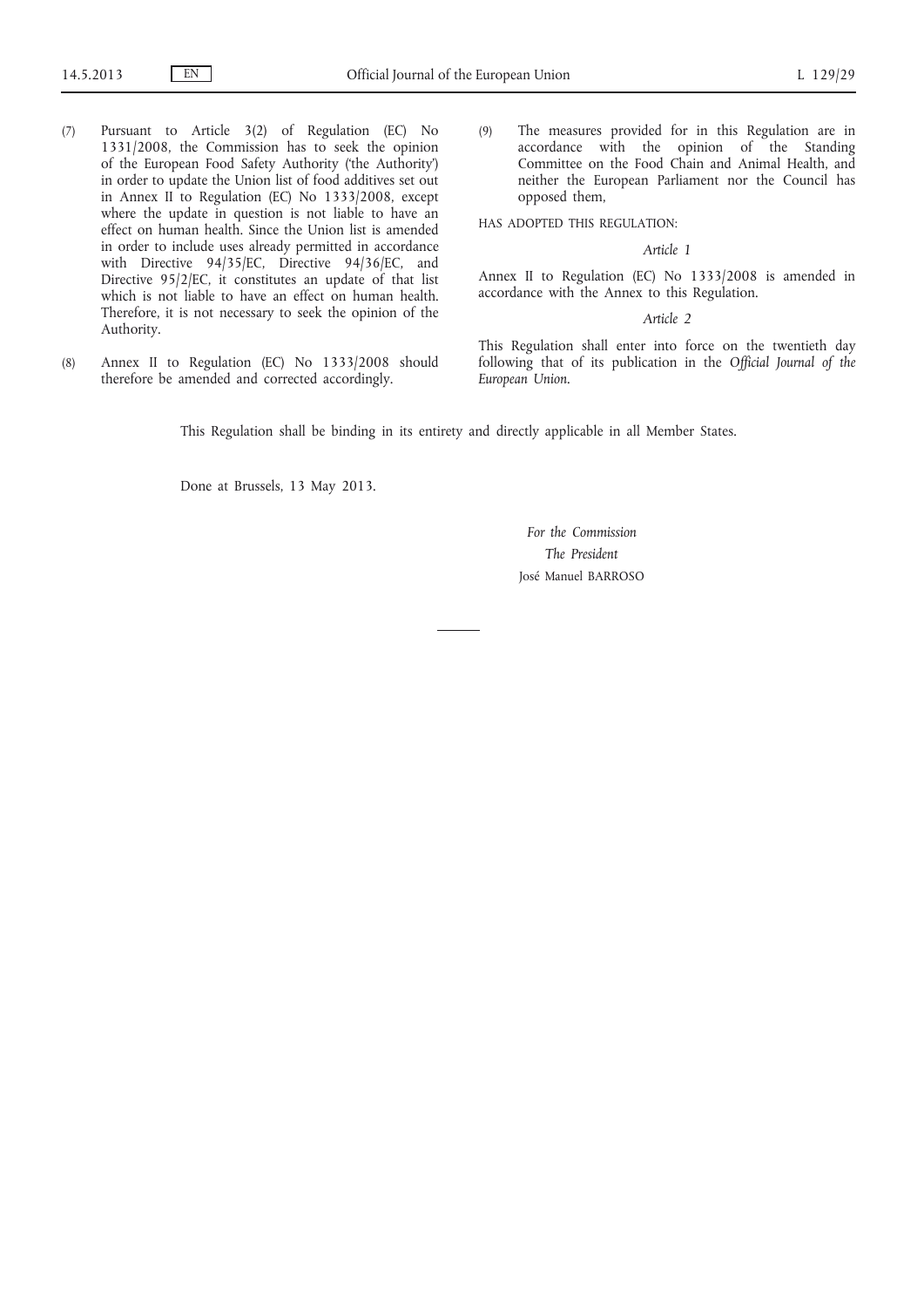*ANNEX*

Part E of Annex II to Regulation (EC) No 1333/2008 is amended as follows:

(1) In food category 01.7.1 'Unripened cheese excluding products falling in category 16', the entry concerning 'Group I' is replaced by the following:

| $\overline{\phantom{0}}$ | Group <sup>-</sup> | Additives |  | mozzarella<br>except<br>---- |
|--------------------------|--------------------|-----------|--|------------------------------|
|                          |                    |           |  |                              |

(2) In food category 04.1.2 'Peeled, cut and shredded fruit and vegetables', the entries concerning food additives E 300 'Ascorbic acid', E 301 'Sodium ascorbate', E 302 'Calcium ascorbate', E 330 'Citric acid', E 331 'Sodium citrates', E 332 'Potassium citrates' and E 333 'Calcium citrates' are replaced by the following:

| $E_{.}300$ | Ascorbic acid      | quantum satis | only prepacked refrigerated unprocessed fruit and vegetables ready for<br>consumption and prepacked unprocessed and peeled potatoes  |
|------------|--------------------|---------------|--------------------------------------------------------------------------------------------------------------------------------------|
| E 301      | Sodium ascorbate   | quantum satis | only prepacked refrigerated unprocessed fruit and vegetables ready for<br>consumption and prepacked unprocessed and peeled potatoes  |
| E 302      | Calcium ascorbate  | quantum satis | only prepacked refrigerated unprocessed fruit and vegetables ready for<br>consumption and prepacked unprocessed and peeled potatoes  |
| E 330      | Citric acid        | quantum satis | only prepacked refrigerated unprocessed fruit and vegetables ready for<br>consumption and prepacked unprocessed and peeled potatoes  |
| E 331      | Sodium citrates    | quantum satis | only prepacked refrigerated unprocessed fruit and vegetables ready for<br>consumption and prepacked unprocessed and peeled potatoes  |
| E 332      | Potassium citrates | quantum satis | only prepacked refrigerated unprocessed fruit and vegetables ready for<br>consumption and prepacked unprocessed and peeled potatoes  |
| E 333      | Calcium citrates   | quantum satis | only prepacked refrigerated unprocessed fruit and vegetables ready for<br>consumption and prepacked unprocessed and peeled potatoes' |

(3) Food category 08.2.2 'Heat-treated processed meat' is amended as follows:

(a) the following entry concerning food additive E 200-219 is inserted after the entry concerning food additive E 200-203 'Sorbic acid — sorbates':

| $E$ 200-219<br>Sorbic acid – sorbates,<br>Benzoic acid -<br>benzoates:<br>p-hydroxybenzoates | guantum satis | $(1)$ $(2)$ | only surface treatment of dried meat products' |
|----------------------------------------------------------------------------------------------|---------------|-------------|------------------------------------------------|
|----------------------------------------------------------------------------------------------|---------------|-------------|------------------------------------------------|

 $\blacksquare$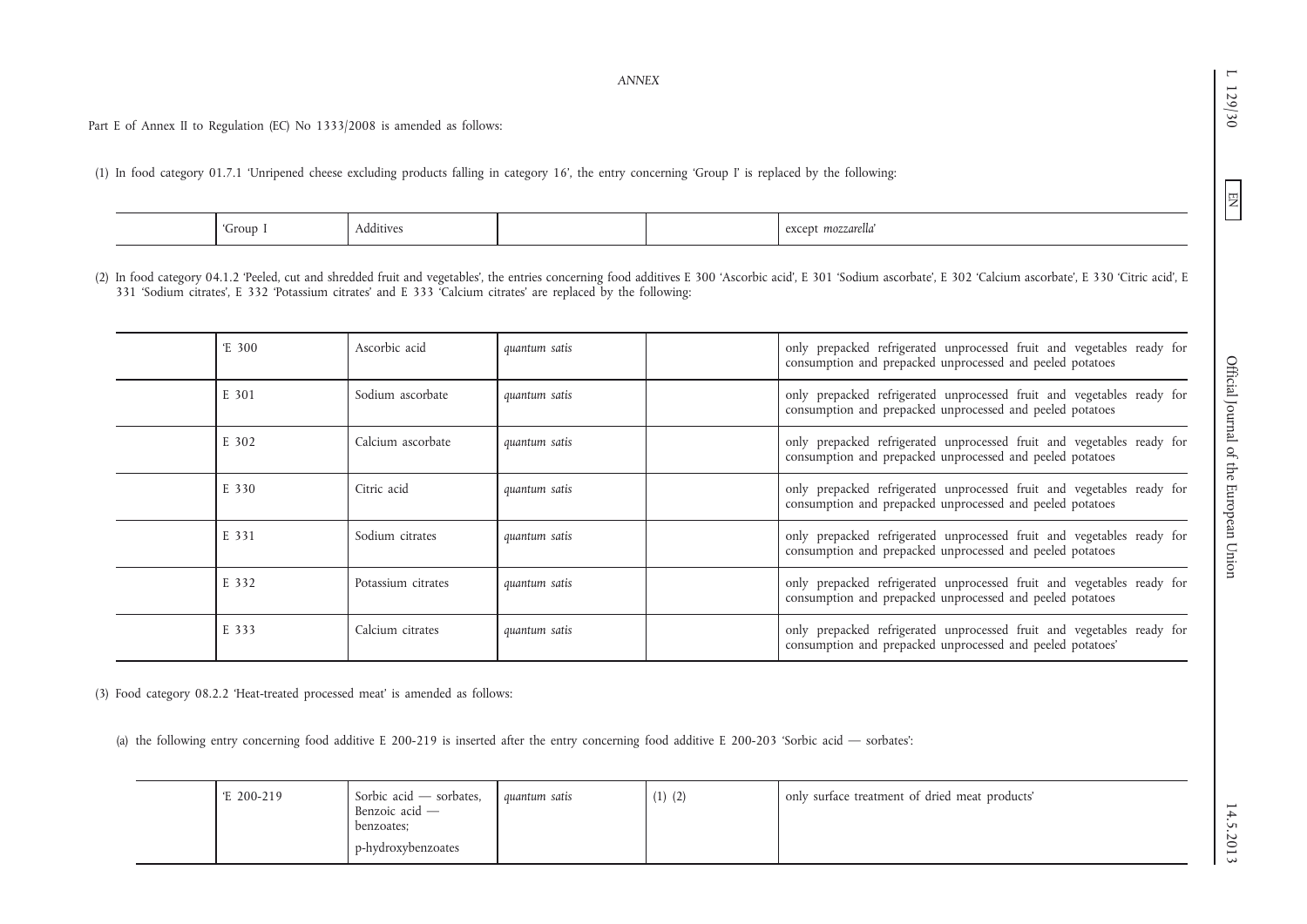(b) the following entry concerning food additive E 235 is inserted after the entry concerning food additive E 210-213 'Benzoic acid — benzoates':

| . .<br>$\epsilon$<br>. .<br><u>_</u><br>. . | latamycın<br>$\sim$ $\sim$ |  | (8) | sausages<br>$r_{11}$ re<br>treatment<br>oni,<br>. ariec<br>surfac. |
|---------------------------------------------|----------------------------|--|-----|--------------------------------------------------------------------|
|---------------------------------------------|----------------------------|--|-----|--------------------------------------------------------------------|

(c) the following footnote (8) is inserted after footnote (7):

'(8): mg/dm<sup>2</sup> surface (not present at a depth of 5 mm)';

(4) Food category 09.2 'Processed fish and fishery products including molluscs and crustaceans' is amended as follows:

(a) the entry concerning food additive E 100 'Curcumin' for use in fish paste and crustacean paste is replaced by the following:

| 100<br>- | urcumin | 100 | $\sim$ | $\sim$<br>$\alpha$ nly<br>paste<br>11Sh<br>and<br>.0.1<br>paste<br>erustacean<br><b>VIII</b> |
|----------|---------|-----|--------|----------------------------------------------------------------------------------------------|

(b) the entry concerning the food additive E 100 'Curcumine' for use in smoked fish is replaced by the following:

| $\sqrt{ }$<br>. . | 100 | urcumin | 100 | $\cup$ | smokea<br>only<br>tish′ |
|-------------------|-----|---------|-----|--------|-------------------------|
|-------------------|-----|---------|-----|--------|-------------------------|

(c) footnotes (35), (36), and (37) are replaced by the following:

'(35): Maximum individually or for the combination of E 100, E 102, E 120, E 122, E 142, E 151, E 160e, E 161b

(36): Maximum individually or for the combination of E 100, E 102, E 120, E 122, E 129, E 142, E 151, E 160e, E 161b

(37): Maximum individually or for the combination of E 100, E 102, E 120, E 151, E 160e';

(5) Food category 13.1.4 'Other foods for young children' is amended as follows:

(a) the entries concerning food additives E 331 'Sodium citrates', E 332 'Potassium citrates' and E 338 'Phosphoric acid' are replaced by the following:

| E 331 | Sodium citrates    | 2 0 0 0       | (43)              |  |
|-------|--------------------|---------------|-------------------|--|
| E 332 | Potassium citrates | quantum satis | (43)              |  |
| E 338 | Phosphoric acid    |               | $(1)$ (4) $(44)'$ |  |

(b) the following footnotes (43) and (44) are added:

'(43): E 331 and E 332 are authorised individually or in combination and in conformity with the limits set in Directives 2006/141/EC, 2006/125/EC and 1999/21/EC

(44): In conformity with the limits set in Directives 2006/141/EC, 2006/125/EC and 1999/21/EC';

14.5.2013

E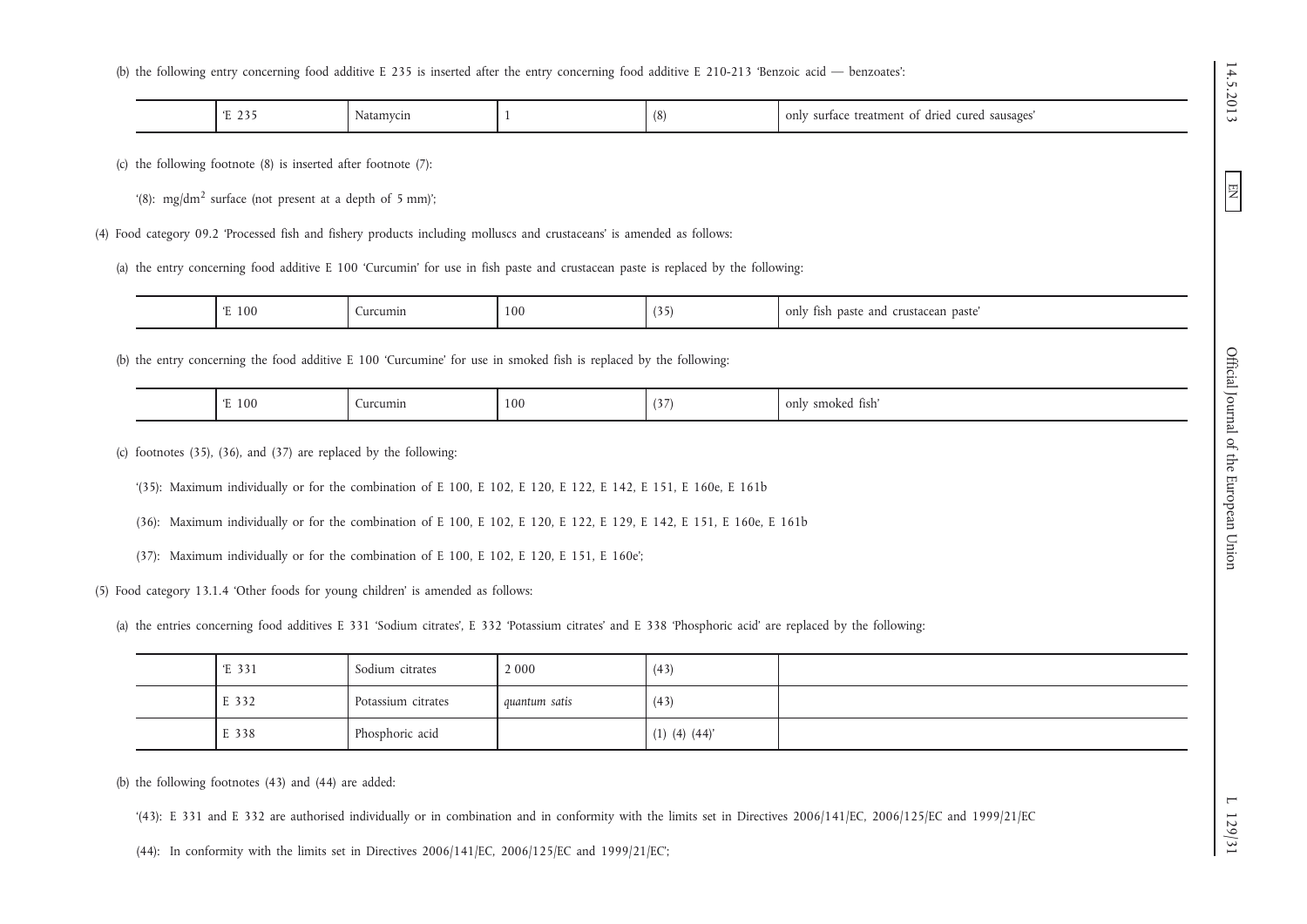(6) In food category 13.1.5.2 'Dietary foods for babies and young children for special medical purposes as defined in Directive 1999/21/EC', the text in the first row is replaced by the following:

'The additives of categories 13.1.2 and 13.1.3 are applicable, except for E 270, E 333, E 341';

(7) Food category 14.2.6 'Spirit drinks as defined in Regulation (EC) No 110/2008' is amended as follows:

(a) the entries concerning food additives belonging to Group II, Group III and concerning food additives E 123 'amaranth' and E 150a-d 'Caramels' are replaced by the following:

| 'Group II | Colours at quantum satis               | quantum satis | except: spirit drinks as defined in Article 5(1) and sales denominations listed<br>in Annex II, paragraphs 1-14 of Regulation (EC) No 110/2008 and spirits<br>(preceded by the name of the fruit) obtained by maceration and distillation,<br>Geist (with the name of the fruit or the raw material used), London Gin,<br>Sambuca, Maraschino, Marrasquino or Maraskino and Mistrà |
|-----------|----------------------------------------|---------------|------------------------------------------------------------------------------------------------------------------------------------------------------------------------------------------------------------------------------------------------------------------------------------------------------------------------------------------------------------------------------------|
| Group III | Colours with combined<br>maximum limit | 200           | except: spirit drinks as defined in Article 5(1) and sales denominations listed<br>in Annex II, paragraphs 1-14 of Regulation (EC) No 110/2008 and spirits<br>(preceded by the name of the fruit) obtained by maceration and distillation,<br>Geist (with the name of the fruit or the raw material used), London Gin,<br>Sambuca, Maraschino, Marrasquino or Maraskino and Mistrà |
| E 123     | Amaranth                               | 30            | except: spirit drinks as defined in Article 5(1) and sales denominations listed<br>in Annex II, paragraphs 1-14 of Regulation (EC) No 110/2008 and spirits<br>(preceded by the name of the fruit) obtained by maceration and distillation,<br>Geist (with the name of the fruit or the raw material used), London Gin,<br>Sambuca, Maraschino, Marrasquino or Maraskino and Mistrà |
| E 150a-d  | Caramels                               | quantum satis | except: fruit spirits, spirits (preceded by the name of the fruit) obtained by<br>maceration and distillation Geist (with the name of the fruit or the raw<br>material used), London Gin, Sambuca, Maraschino, Marrasquino or<br>Maraskino and Mistrà. Whisky, whiskey can only contain E 150a'                                                                                    |

(b) the following entries concerning food additives E 104 and E 110 are inserted after the entry concerning Group III:

| E 104 | Quinoline Yellow                                | 180 | (61) | except: spirit drinks as defined in Article 5(1) and sales denominations listed<br>in Annex II, paragraphs 1-14 of Regulation (EC) No 110/2008 and spirits<br>(preceded by the name of the fruit) obtained by maceration and distillation,<br>Geist (with the name of the fruit or the raw material used), London Gin,<br>Sambuca, Maraschino, Marrasquino or Maraskino and Mistrà  |
|-------|-------------------------------------------------|-----|------|-------------------------------------------------------------------------------------------------------------------------------------------------------------------------------------------------------------------------------------------------------------------------------------------------------------------------------------------------------------------------------------|
| E 110 | Yellow<br>FCF/ 100<br>Sunset<br>Orange Yellow S |     | (61) | except: spirit drinks as defined in Article 5(1) and sales denominations listed<br>in Annex II, paragraphs 1-14 of Regulation (EC) No 110/2008 and spirits<br>(preceded by the name of the fruit) obtained by maceration and distillation,<br>Geist (with the name of the fruit or the raw material used), London Gin,<br>Sambuca, Maraschino, Marrasquino or Maraskino and Mistrà' |